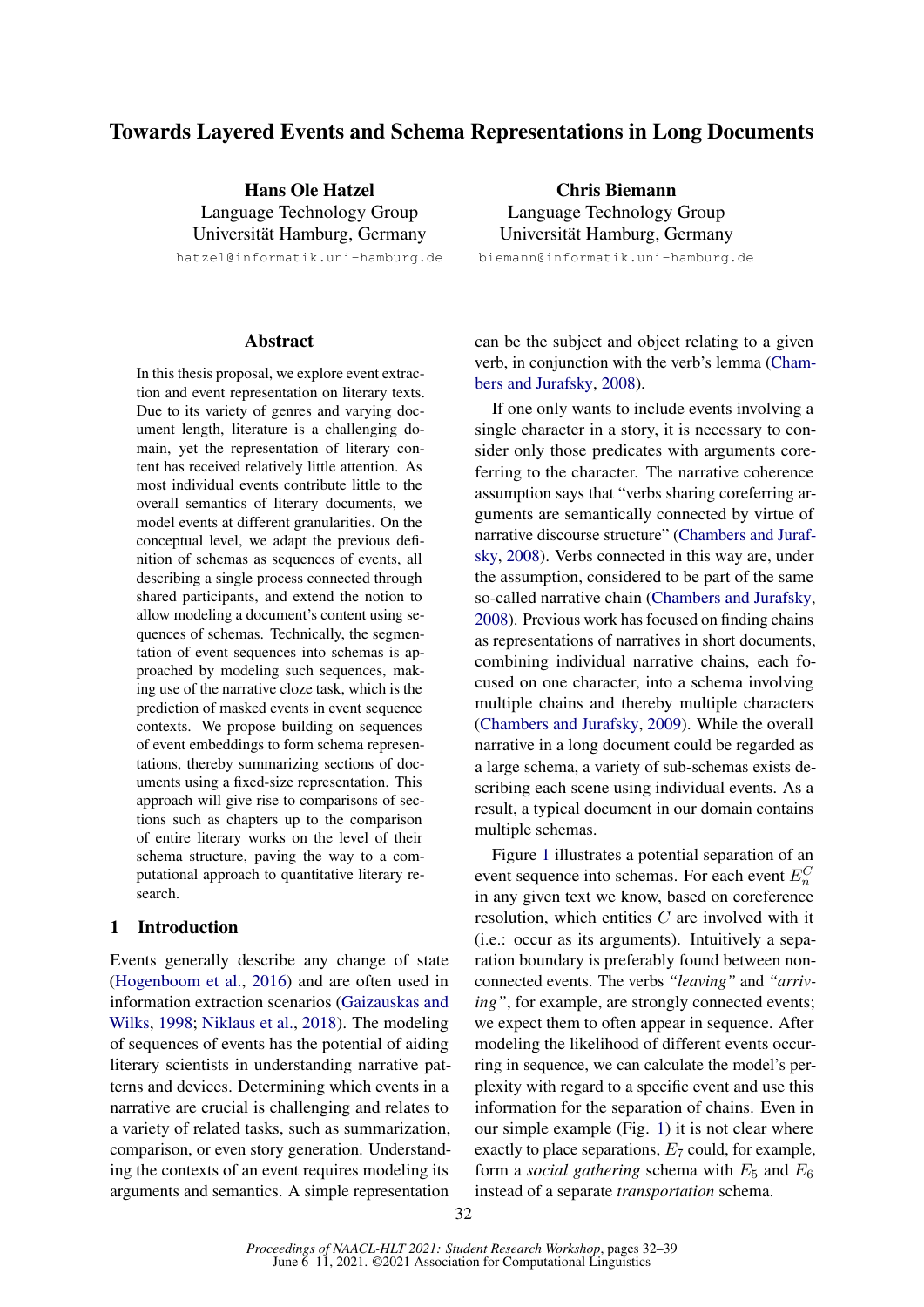<span id="page-1-0"></span>

Figure 1: One possible separation of the events into four schemas splits the event up into a *shopping*, a *transportation*, a *social gathering*, and another *transportation* schema.

# 2 Related Work

### 2.1 Event Processing

The detection of events has mostly focused on domains outside of literature, such as news [\(Dodding](#page-5-2)[ton et al.,](#page-5-2) [2004;](#page-5-2) [Chambers and Jurafsky,](#page-5-0) [2008\)](#page-5-0). More recently, [Sims et al.](#page-7-0) [\(2019\)](#page-7-0) created a new dataset of annotated literary texts.

#### 2.2 Semantic Frame Induction

Semantic frames, in the context of FrameNet [\(Baker et al.,](#page-5-3) [1998\)](#page-5-3), are definitions of word senses where each sense can be evoked by multiple different words. The "Commerce\_buy" frame, for example, can be evoked by the verbs "buy", "aquire" and "purchase", among others. FrameNet is an annotated dataset, marking for each predicate the frame that it evokes. A German frame resource called SALSA [\(Burchardt et al.,](#page-5-4) [2006\)](#page-5-4) builds on the frame lexicon provided by FrameNet.

The induction of specific frames has received much attention [\(Gildea and Jurafsky,](#page-6-3) [2000;](#page-6-3) [Das](#page-5-5) [et al.,](#page-5-5) [2014\)](#page-5-5). Generally, frame-semantic parsing is split into two sub-tasks of relevance to us: (i) target detection, the discovery of predicates evoking frames, and (ii) frame induction, the classification tasks of deciding which frame a predicate evokes [\(Das et al.,](#page-5-5) [2014,](#page-5-5) p. 19). For the SemEval-2007 shared task [\(Pradhan et al.,](#page-6-4) [2007\)](#page-6-4), the work by [Jo](#page-6-5)[hansson and Nugues](#page-6-5) [\(2007\)](#page-6-5) relies on the FrameNet lexicon specifying all possible frames for a predicate, with their model only deciding between the defined options. To handle predicates not covered

by FrameNet but occurring in the evaluation data they map uncovered verbs to existing ones using WordNet [\(Fellbaum,](#page-5-6) [1998\)](#page-5-6).

Our proposal is closely related to [QasemiZadeh](#page-7-1) [et al.](#page-7-1) [\(2019\)](#page-7-1), who introduce a shared task for unsupervised frame induction. Unlike the FrameNet dataset, they only provide frame annotations for verbs.

# 2.3 Event Sequences

[Chambers and Jurafsky](#page-5-0) [\(2008\)](#page-5-0) worked on learning narrative chains, sequences of events sharing a common protagonist. They operate on news data, introducing the narrative cloze task (the task of, given its surrounding events, predicting an event in a narrative chain). [Chambers and Jurafsky](#page-5-1) [\(2009\)](#page-5-1) extend the concept of narrative chains to narrative schemas, which involve more than one character and capture the interactions of different chains. Our approach is an extension of this work in that we aim to extract multiple schemas from a single long document. We assume that a document contains the descriptions of multiple processes or scenarios where each forms a schema.

Distinguishing real from generated event chains has been used in discriminative setups for story generation. [Goldfarb-Tarrant et al.](#page-6-6) [\(2020\)](#page-6-6) use event sequences as a building block to allow language models to generate globally consistent stories based on short prompts. Their model is trained to discern shuffled event sequences (using different shuffling strategies) from real ones. [Guan et al.](#page-6-7) [\(2020\)](#page-6-7) generate common-sense stories based on external knowledge bases. To our knowledge, no existing event modeling literature operates on longer chains of events as found in the domain of long-form literature.

Our approach is closely related to the one by [Chambers and Jurafsky](#page-5-0) [\(2008\)](#page-5-0) and [Chambers and](#page-5-1) [Jurafsky](#page-5-1) [\(2009\)](#page-5-1), extending their approach to use vector representations over verb forms and to the operation on longer texts with multiple schemas.

#### 2.4 Coreference Resolution

Coreference resolution is the task of identifying spans of text referring to the same entity within a document. Spans of text that refer to an entity are called mentions, in the sentence "[Alice] got up to greet [her] friend.", for example, both "Alice" and "her" refer to the same entity. The output of a coreference system is a set of mentions for each entity in the text. With the recent success of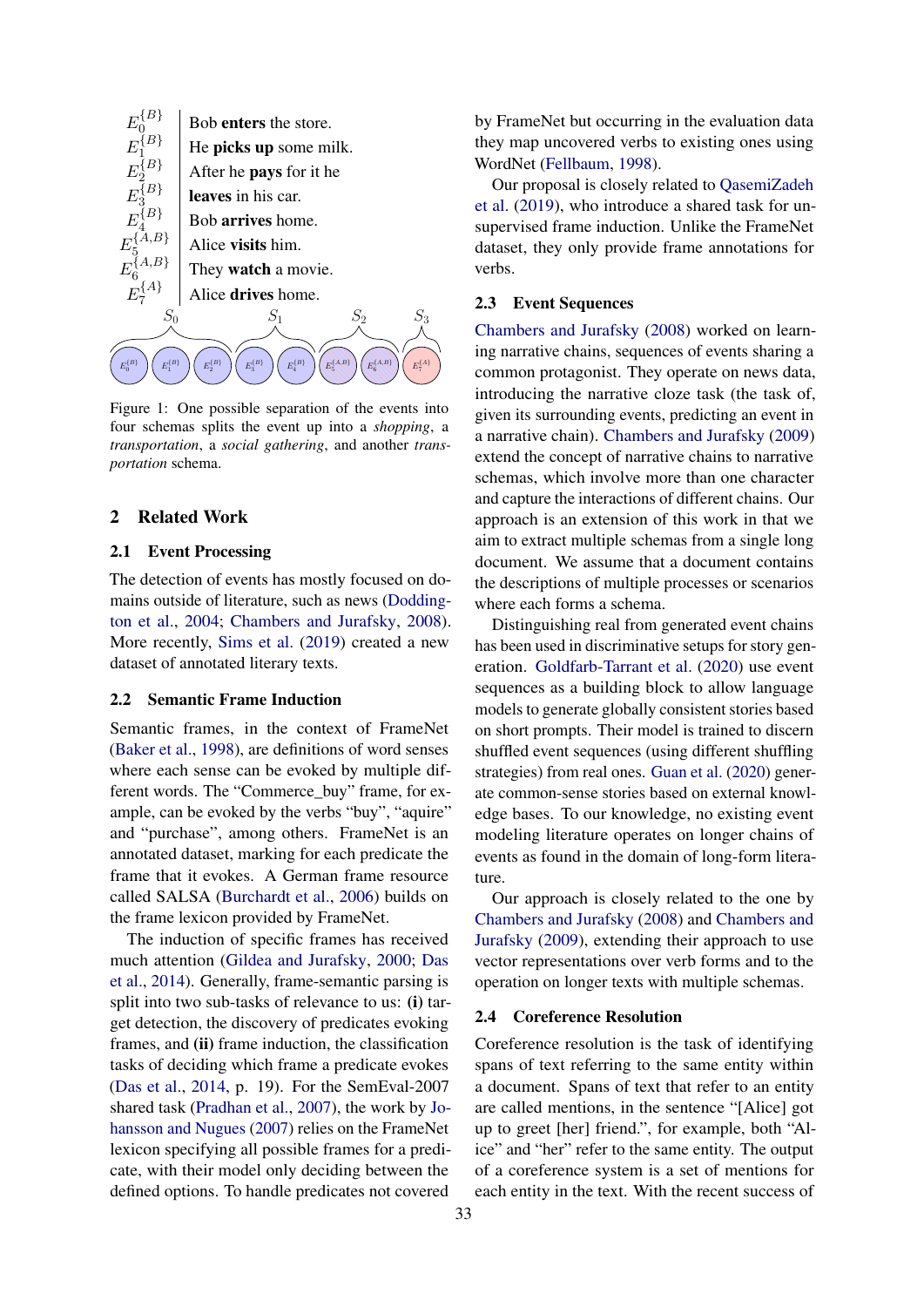contextual embedding based coreference resolution approaches [\(Xu and Choi,](#page-7-2) [2020;](#page-7-2) [Joshi et al.,](#page-6-8) [2019,](#page-6-8) [2020\)](#page-6-9) and its adaptation to longer documents on English data [\(Xia et al.,](#page-7-3) [2020;](#page-7-3) [Toshniwal et al.,](#page-7-4) [2020\)](#page-7-4), it seems possible that learning-based approaches could outperform rule-based ones, even on documents the length of entire novels. For English, the CoNLL-2012 shared task, based on the OntoNotes 5.0 dataset, is universally used for evaluation [\(Prad](#page-6-10)[han et al.,](#page-6-10) [2012\)](#page-6-10). The improvement in performance on this task in the recent past has largely been attributed to the improvements in underlying embeddings [\(Xu and Choi,](#page-7-2) [2020\)](#page-7-2). Existing approaches on German news-domain data [\(Roesiger and Kuhn,](#page-7-5) [2016\)](#page-7-5) are based on rule-based systems.

LitBank [\(Bamman et al.,](#page-5-7) [2020\)](#page-5-7) is a dataset of English novels with coreference annotations. Recent approaches by [Xia et al.](#page-7-3) [\(2020\)](#page-7-3) and [Toshni](#page-7-4)[wal et al.](#page-7-4) [\(2020\)](#page-7-4) have evaluated their approach on this dataset. [Krug et al.](#page-6-11) [\(2015\)](#page-6-11) have approached the domain of German literature using rule-based coreference resolution. They point out issues with machine learning approaches, namely the fact that literary text is very different from the news data usually used for training, and provide a corpus for evaluation [\(Krug et al.,](#page-6-12) [2018\)](#page-6-12). The availability and quality of pre-trained embeddings as well as the absence of very large annotated German literary datasets are hindrances to applying state-of-theart English approaches. Recently neural networks, however, have been found to perform similarly to rule-based approaches in our domain, with weaknesses in global consistency [\(Krug,](#page-6-13) [2020,](#page-6-13) chap. 8).

# 3 Research Questions

Generally, the proposed thesis seeks to model broader narratives by building up from single events. We aim to build two-layered models, building from events to schemas by segmenting chains of events into semantically related subchains. Those sub-chains sharing coreferring arguments form what we call a schema. Over a simple sequence model of events, this has the potential benefits of allowing for human analysis and simplifying comparisons between multiple texts.

RQ 1: How can events be represented? We approach the detection of events by processing verb occurrences. We aim to make use of dense vector representations of frames instead of using discrete frames. This is motivated by coverage concerns as well as the intuitive insight that frames have varying semantic distances between each other, which we hope can be represented by vector space distances. The approach will be evaluated on existing semantic frame resources as well as regarding their contribution towards schemas.

RQ 2: How can schemas be represented? Through the use of sequence models, we will attempt to find semantically related sequences of events. This may mean finding common-sense event sequences. For example *"take cart" – "take fruit" – "queue up" – "pay"* clearly is a sequence of events typical for grocery shopping, even though no individual event is uniquely indicative of grocery shopping. In this way, we may find semantic structures in texts that only emerge from the combination of several events.

We will experiment with different approaches to transforming sequences of events into schema representations. A simple approach may be averaging of event representations; more advanced approaches involving neural sequence models are also to be explored.

RQ 3: Which role does coreference play in schema representations? Coreference allows us to resolve the arguments of frames to their entities. Predicates that share corefering arguments may, depending on the segmentation, be part of the same schema. Entities will be chosen based on their prevalence, only entities with multiple occurrences are of interest. As a result, all predicates not involved with entities of interest are discarded immediately; this is an implied filtering step removing many predicates that do not constitute events. Descriptions of scenery for example would usually be discarded in such a scenario. The evaluation of coreference resolution can be performed on existing datasets. Literary datasets generally only annotate characters, rather than all entities.

It is conceivable that representation learning on events in text order may, in our case, be an appropriate replacement for coreference resolution. In this case, the presence of multiple events in proximity would be modeled rather than an explicit interaction. Initial filtering of non-event predicates is, in this case, required to not include predicates irrelevant to the story at large.

RQ 4: How can event and schema representations be adapted to literary works. We hypothesize to encounter the following challenges in our approach to literary works: document length, vocabulary mismatch with pre-trained models, and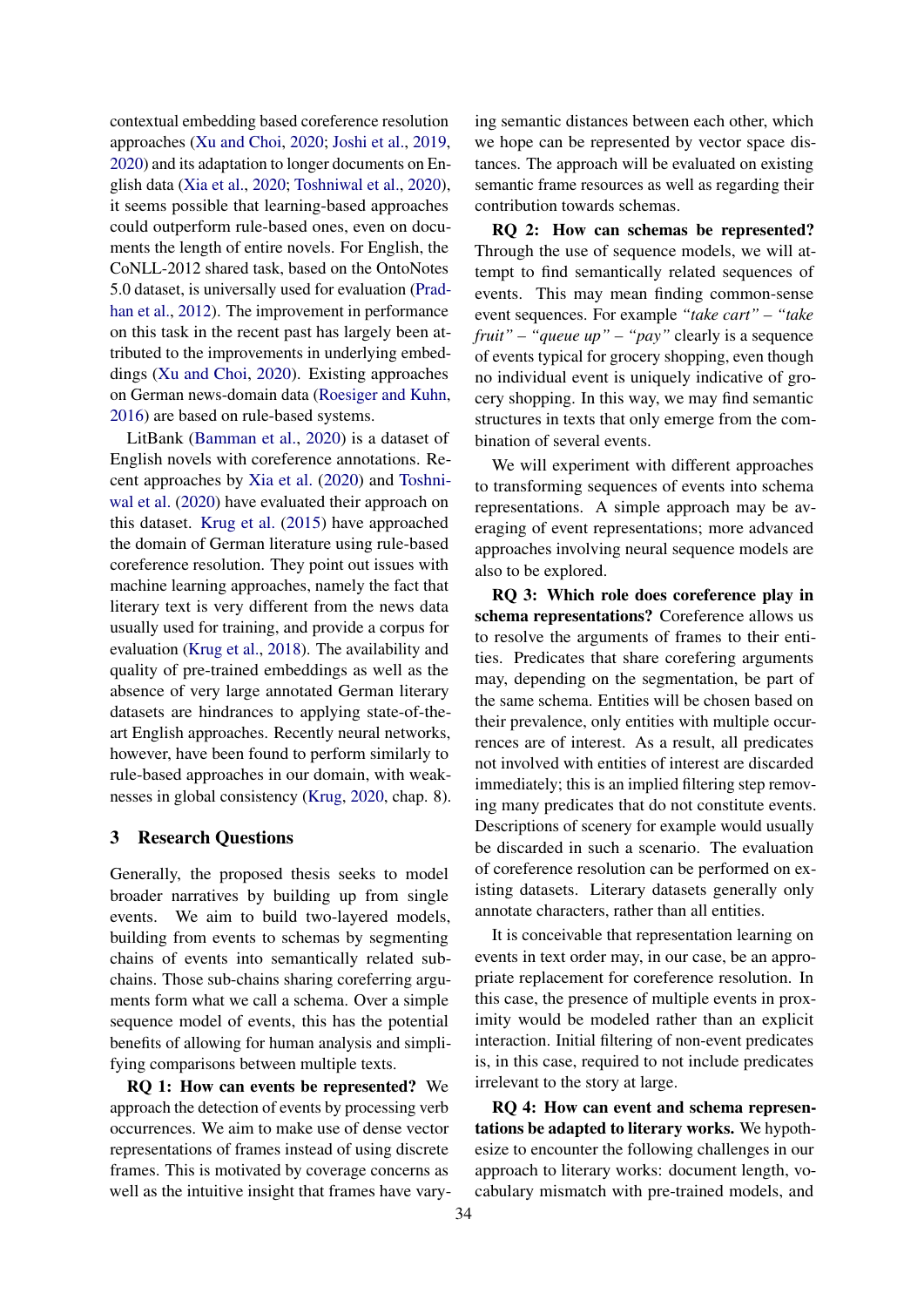a diversity of domains (i.e.: different literary genres). To address these, we will explore the role of segmentation for processing documents in sections, the viability of incremental processing, and the role of pre-training and unsupervised fine-tuning. Aside from intrinsic evaluations of schemas based on their similarity and predicates based on them constituting events, we plan to derive summaries from the schema structure and compare them to human-generated summaries in literary lexicons (e.g. [Arnold,](#page-5-8) [2009\)](#page-5-8).

# 4 Methodology

From the research questions, two immediate directions emerge: event extraction, including coreference, and event representations. Later in the research process, we plan to build two-layer models transforming sequences of events into schemas.

### 4.1 Datasets

We operate on historical German literature in the form of the d-Prose dataset [\(Gius et al.,](#page-6-14) [2020\)](#page-6-14). Event annotations will, in cooperation with literary scientists, be created on a small subset of this data. In this subset, all verbs will be annotated, indicated whether or not they represent an event. For any verb that does represent an event, a set of binary features will be recorded, indicating several binary features based on concepts from narratology [\(Schmid,](#page-7-6) [2014\)](#page-7-6). These features capture such criteria as reversibility, unexpectedness, and relevance of events.

# 4.2 Frame Identification for Event Representation

Initially, we assume each verb to evoke a frame and to represent an event, thereby addressing target detection using a parser-based heuristic. One notable exception, to the assumption of all verbs evoking frames, is stative verbs, *"Water is cold"* does not describe an event. Other cases such as inductive generalizations like *"Metal expands in the heat"* are more difficult to handle and may require machine learning approaches. Our initial approaches will only rely on the text order of events; we choose not to apply temporal ordering approaches [\(Mir](#page-6-15)[roshandel et al.,](#page-6-15) [2009;](#page-6-15) [Mostafazadeh et al.,](#page-6-16) [2016\)](#page-6-16).

Concerns over insufficient coverage in the frame annotation data are motivated by an assumed diverse vocabulary in the domain of German literature. We separate coverage issues with frame resources into two categories, expecting both to occur with our data: (i) missing frames where, as pointed out by [Yong and Torrent](#page-7-7) [\(2020\)](#page-7-7), some semantics may not be covered, and (ii) missing lexical units where not-before-seen verbs evoke known frames.

While previous work by [Yong and Torrent](#page-7-7) [\(2020\)](#page-7-7) addressed missing frame coverage concerns by generating new frames, our approach does not necessitate discrete frame representations, rather we see multiple potential benefits to using continuous representations instead. Vector representations for different frames may model their semantic distances, different frames of communication such as *"Statement"* and *"Reporting"*, for example, are relatively closely related. Further, continuous representations may cover gradual distinctions between frames. The lexical unit *"say"* will typically evoke the *"Statement"* frame, while the verb *"scream"* will evoke the *"Communication\_noise"* frame; gradual decisions could be made as to which frame the example *"she spoke loudly"* should evoke. Lastly, continuous representations are a good fit for processing neural models, no additional embedding layer is needed.

Our initial approach mirrors the one described as "Bottom-up Prototype" by [Sikos and Padó](#page-7-8) [\(2019\)](#page-7-8). In this approach, for each frame, the average vector representation of all training examples is computed, with the resulting centroid representing the entire frame. With this approach, using BERT-based embeddings, assigning frames based on the closest centroid embedding, [\(Devlin et al.,](#page-5-9) [2019\)](#page-5-9) we only barely reached double-digit results (in terms of frame classification F1-score) without lexical unit filtering while predicting German SALSA frames. These current results are not comparable with existing ones that we are aware of but we will make sure to apply our approach to existing datasets (e.g. [Pradhan et al.,](#page-6-4) [2007\)](#page-6-4) in the future to facilitate comparisons. To retain the wider applicability of our embeddings, while improving results, we decided to use an approach similar to the "Bottom-up plus Top-down Prototype" one taken by [QasemiZadeh](#page-7-1) [et al.](#page-7-1) [\(2019\)](#page-7-1). We train a BERT network to decide if a pair of lexical units in their contexts evoke the same frame. Unlike [QasemiZadeh et al.](#page-7-1) [\(2019\)](#page-7-1), we rely on embedding similarity to frame centroids at evaluation time.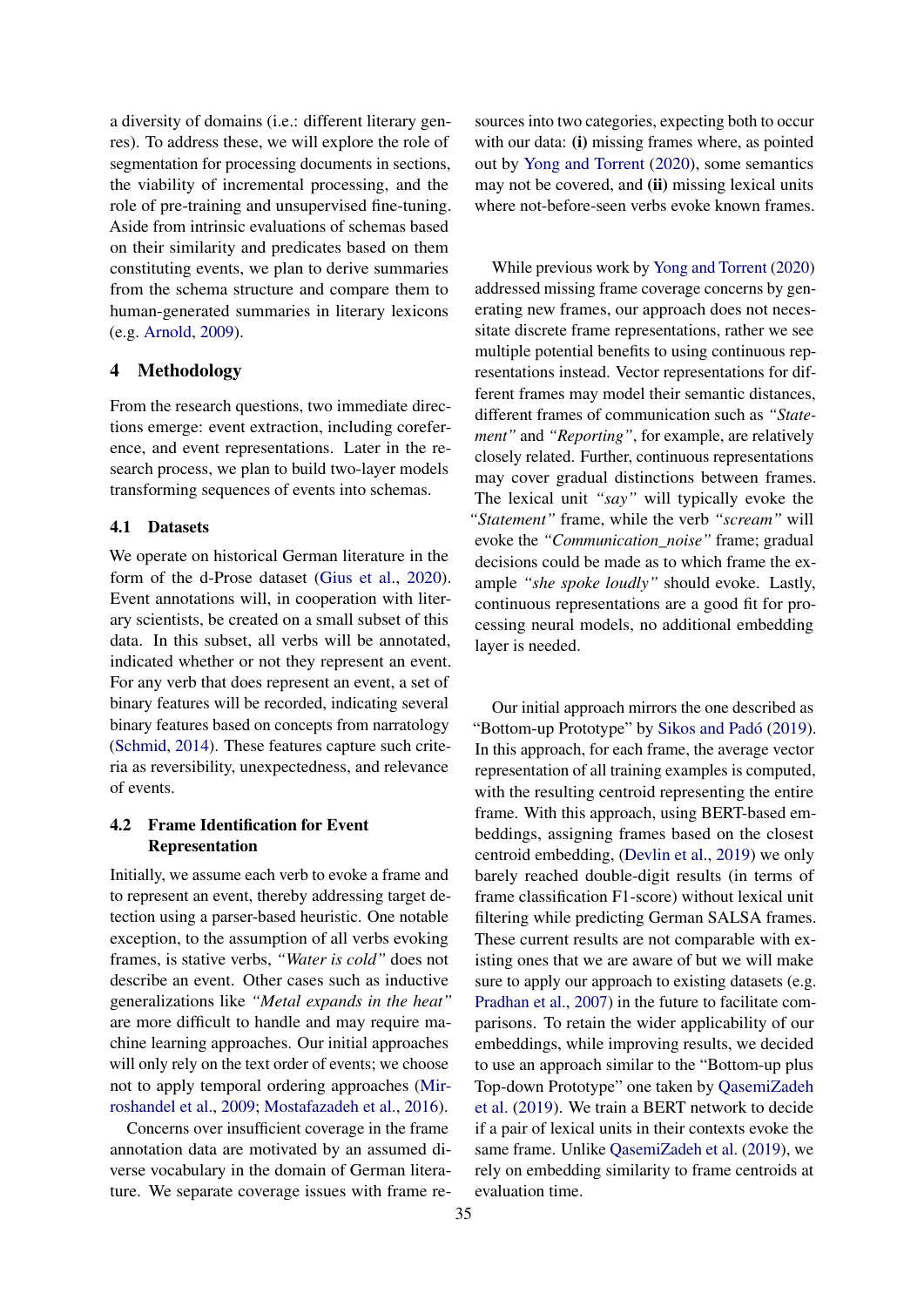<span id="page-4-1"></span>

| Model Name         | Max F1-Score |
|--------------------|--------------|
| bert-german        | 71.73        |
| bert-dbmdz         | 72.71        |
| multilingual-bert  | 73.36        |
| bert-electra       | 75.86        |
| IMS HotCoref $DE1$ | 48.54        |

Table 1: Preliminary F1 scores for German coreference resolution on the TüBa-D/Z 10 validation set for different underlying embeddings using early stopping, with previous results listed for comparison.

# 4.3 Coreference Resolution

Coreference resolution is required to extract chains of events sharing a specific entity. Our initial results are promising, showing that current neural approaches using modern embeddings perform very well on German data.

In the experiments we present in this proposal, we train and evaluate German coreference models on the TüBa-D/Z dataset [\(Telljohann et al.,](#page-7-9) [2004\)](#page-7-9), adapting English approaches that are trained on OntoNotes [\(Pradhan and Ramshaw,](#page-7-10) [2017\)](#page-7-10). We intend to train and evaluate further on the DROC [\(Krug et al.,](#page-6-12) [2018\)](#page-6-12) and DraCor [\(Pagel and](#page-6-17) [Reiter,](#page-6-17) [2020\)](#page-6-17) datasets adapting our models to perform character based coreference resolution. In the context of event extraction, the focus on characters could benefit us by irrelevant events being discarded, on the other hand, the removal of noncharacter related events relevant to the plot (e.g.: an earthquake) could be detrimental.

Table [1](#page-4-1) shows our best results for each model on the validation set (with which early stopping is performed). All models were tested in their base variant. We use the training, validation, and test splits suggested by [Roesiger and Kuhn](#page-7-5) [\(2016\)](#page-7-5). Multilingual BERT [\(Devlin et al.,](#page-5-9) [2019\)](#page-5-9) performs about on par with the two older German models but is outperformed by the more recently released Electra model<sup>[2](#page-4-2)</sup>.

On the test set, our approach also performs well, reaching an F1 score of 75.44 using the evaluation script by [Pradhan et al.](#page-6-18) [\(2014\)](#page-6-18). Existing German results on the same data, using the same prediction setup (i.e. without using gold mentions), reach a maximum F1 score of 48.54 [\(Roesiger and Kuhn,](#page-7-5)

<sup>2</sup>[https://huggingface.](https://huggingface.co/german-nlp-group/electra-base-german-uncased)

[co/german-nlp-group/](https://huggingface.co/german-nlp-group/electra-base-german-uncased)

[2016\)](#page-7-5). Our preliminary results show that the existing approach by [Xu and Choi](#page-7-2) [\(2020\)](#page-7-2) adapts well to German data, out-performing previous rule-based systems. We attribute this clear improvement over the current state of the art mostly to the improvements in word embeddings; previous approaches on German data have not made use of transformerbased models. Comparisons with English provide limited insight due to the difference in datasets.

In our context tuning coreference systems for precision could be an option, but it remains to be seen how this would affect overall performance.

# 4.4 Narrative Schemas

As mentioned in Section [1,](#page-0-0) as a first step a schema segmentation needs to be performed. From surfacelevel features (like paragraphs) to content-based ones (like perplexity of event sequence models), we will openly explore different approaches. The evaluation of segmentations will pose a challenge, due to the lack of evaluation data; we will start with manual evaluation, potentially extending it to metric-based evaluation later on. There is also the issue of unclear definitions of schema boundaries, it is not clear, for example, if a *social gathering* schema should contain events for transportation to said social gathering (recall the example in Figure [1\)](#page-1-0).

When considering the document from the perspective of an entity  $e$ , we get a sequence of events  $E_0^{\{e,...\}}$  $\{e^{i\theta_1}, \dots\}$  through  $E_n^{\{e,\dots\}}$  where each ellipsis in the superscript may represent any number of additional entities involved with the event. Splitting event chains from each entities' perspective (based on, for example, a sequence model's perplexity) could be a suitable first step in creating schemas, resulting in a set of event chains for each entity. The second step would then unify all event chains sharing common events into schemas. Taking a more global approach involving all events in sequence, in conjunction with the entities related to them will also be considered.

After segmentation, each individual chain will be processed into a single fixed-size vector representation. We intend to evaluate the naïve approach of averaging event representations. Sequence models, such as LSTMs [\(Hochreiter and Schmidhuber,](#page-6-19) [1997\)](#page-6-19), will also be evaluated, training them on the narrative cloze task we hope to use their state vectors as representations for schemas. Such schema vectors would, ideally, be close, in vector space,

<span id="page-4-2"></span><span id="page-4-0"></span><sup>&</sup>lt;sup>1</sup>Result from [Roesiger and Kuhn](#page-7-5) [\(2016\)](#page-7-5)

[electra-base-german-uncased](https://huggingface.co/german-nlp-group/electra-base-german-uncased)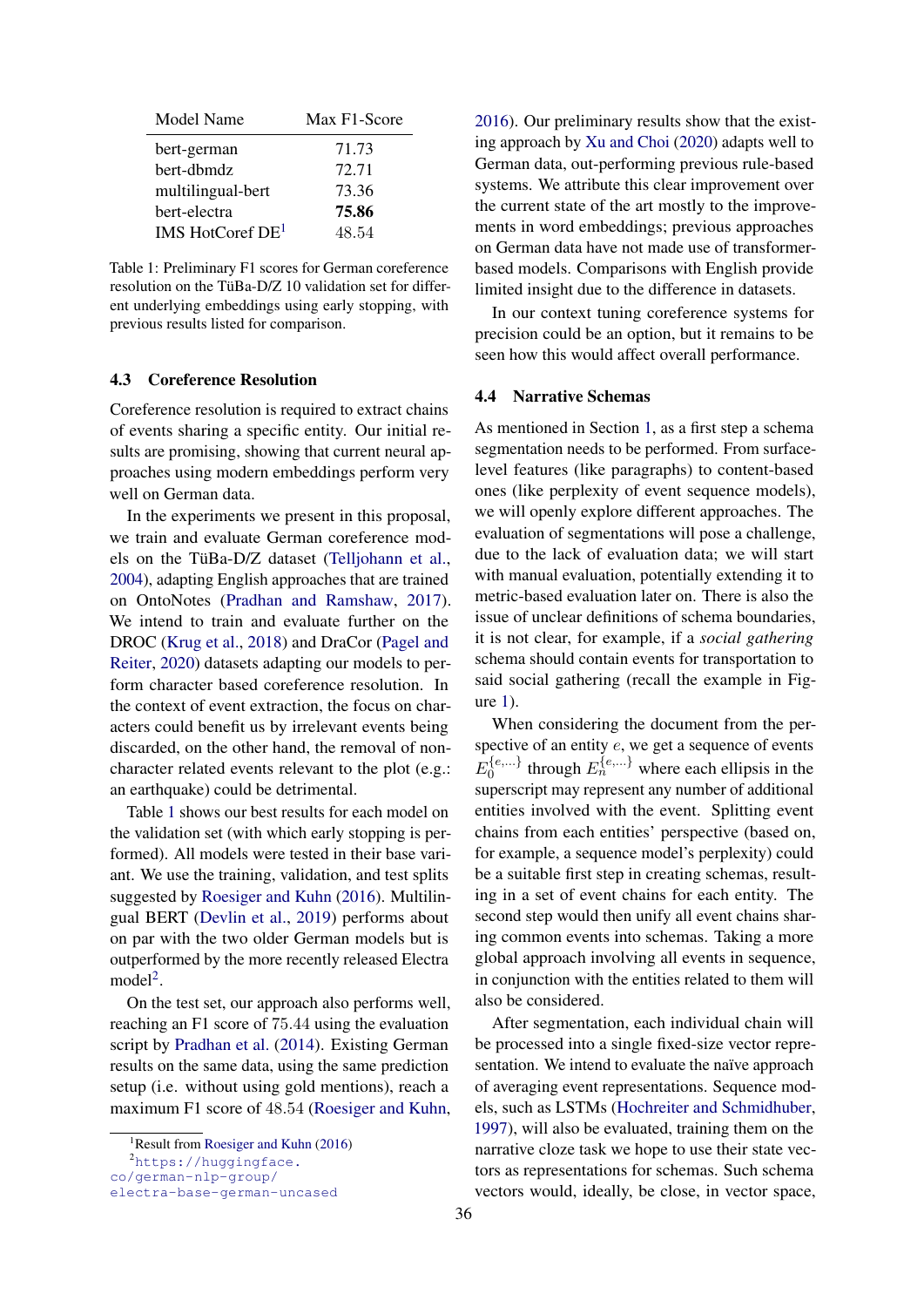to semantically similar schemas. Due to the presumed length of event sequences, we will focus on recurrent models that allow for arbitrary input sizes.

# 5 Conclusion

We proposed segmenting chains of events to form multiple schemas in long documents, mentioning different approaches to the representation of events and to their segmentation. Further, we discussed the options for representing schemas to allow for their analysis and thereby the comparison of different documents. An open question for us is if the two-layer approach to schemas and events is sufficient, if needed a hierarchical approach involving levels of schemas will be considered.

As part of the event extraction process in this thesis, work on both semantic frame induction and coreference resolution for German language content will be advanced. The representation of events using continuous frame embeddings is a new approach in the domain of information extraction.

Specifics of sequence modeling and feature learning on events are vague, iterations on the proposed concepts are planned. The open question of how exactly schemas boundaries are to be defined still needs to be explored.

We intend to help enable the computational analysis of literary texts. Schema representations may be used for finding previously hard to find similarities in different documents, whereas event features can be used to identify events that are important to the narrative. Statistical and machine-learningbased approaches to event modeling will advance the understanding of events in a domain that yet received relatively little attention.

### Acknowledgements

This work was supported by the DFG through the project "Evaluating Events in Narrative Theory (EvENT)" (grants BI 1544/11-1 and GI 1105/3- 1) as part of the priority program "Computational Literary Studies (CLS)" (SPP 2207).

## References

- <span id="page-5-8"></span>Heinz Ludwig Arnold. 2009. *Kindlers Literatur-Lexikon (KLL)*. J.B. Metzler, Stuttgart/Weimar.
- <span id="page-5-3"></span>Collin F. Baker, Charles J. Fillmore, and John B. Lowe. 1998. [The Berkeley FrameNet Project.](https://doi.org/10.3115/980845.980860) In *36th Annual Meeting of the Association for Computational*

*Linguistics and 17th International Conference on Computational Linguistics, Volume 1*, pages 86–90, Montreal, Quebec, Canada. Association for Computational Linguistics.

- <span id="page-5-7"></span>David Bamman, Olivia Lewke, and Anya Mansoor. 2020. [An annotated dataset of coreference in En](https://www.aclweb.org/anthology/2020.lrec-1.6)[glish literature.](https://www.aclweb.org/anthology/2020.lrec-1.6) In *Proceedings of the 12th Language Resources and Evaluation Conference*, pages 44–54, Marseille, France. European Language Resources Association.
- <span id="page-5-4"></span>Aljoscha Burchardt, Katrin Erk, Anette Frank, Andrea Kowalski, Sebastian Padó, and Manfred Pinkal. 2006. [The SALSA corpus: a German corpus re](http://www.lrec-conf.org/proceedings/lrec2006/pdf/339_pdf.pdf)[source for lexical semantics.](http://www.lrec-conf.org/proceedings/lrec2006/pdf/339_pdf.pdf) In *Proceedings of the Fifth International Conference on Language Resources and Evaluation (LREC'06)*, pages 969–974, Genoa, Italy. European Language Resources Association (ELRA).
- <span id="page-5-0"></span>Nathanael Chambers and Dan Jurafsky. 2008. [Unsuper](https://www.aclweb.org/anthology/P08-1090)[vised Learning of Narrative Event Chains.](https://www.aclweb.org/anthology/P08-1090) In *Proceedings of ACL-08: HLT*, pages 789–797, Columbus, Ohio, USA. Association for Computational Linguistics.
- <span id="page-5-1"></span>Nathanael Chambers and Dan Jurafsky. 2009. [Unsuper](https://doi.org/10.3115/1690219.1690231)[vised learning of narrative schemas and their partici](https://doi.org/10.3115/1690219.1690231)[pants.](https://doi.org/10.3115/1690219.1690231) In *Proceedings of the Joint Conference of the 47th Annual Meeting of the ACL and the 4th International Joint Conference on Natural Language Processing of the AFNLP: Volume 2 - ACL-IJCNLP '09*, volume 2, pages 602–610, Suntec, Singapore. Association for Computational Linguistics.
- <span id="page-5-5"></span>Dipanjan Das, Desai Chen, André FT Martins, Nathan Schneider, and Noah A. Smith. 2014. [Frame-semantic parsing.](https://www.doi.org/10.1162/COLI_a_00163) *Computational linguistics*, 40(1):9–56.
- <span id="page-5-9"></span>Jacob Devlin, Ming-Wei Chang, Kenton Lee, and Kristina Toutanova. 2019. [BERT: Pre-training of](https://doi.org/10.18653/v1/N19-1423) [deep bidirectional transformers for language under](https://doi.org/10.18653/v1/N19-1423)[standing.](https://doi.org/10.18653/v1/N19-1423) In *Proceedings of the 2019 Conference of the North American Chapter of the Association for Computational Linguistics: Human Language Technologies, Volume 1 (Long and Short Papers)*, pages 4171–4186, Minneapolis, Minnesota, USA. Association for Computational Linguistics.
- <span id="page-5-2"></span>George Doddington, Alexis Mitchell, Mark Przybocki, Lance Ramshaw, Stephanie Strassel, and Ralph Weischedel. 2004. [The automatic content extraction](http://www.lrec-conf.org/proceedings/lrec2004/pdf/5.pdf) [\(ACE\) program – tasks, data, and evaluation.](http://www.lrec-conf.org/proceedings/lrec2004/pdf/5.pdf) In *Proceedings of the Fourth International Conference on Language Resources and Evaluation (LREC'04)*, pages 837–840, Lisbon, Portugal. European Language Resources Association (ELRA).
- <span id="page-5-6"></span>Christiane Fellbaum, editor. 1998. *WordNet: An electronic lexical database*. Language, speech, and communication. MIT Press, Cambridge, MA.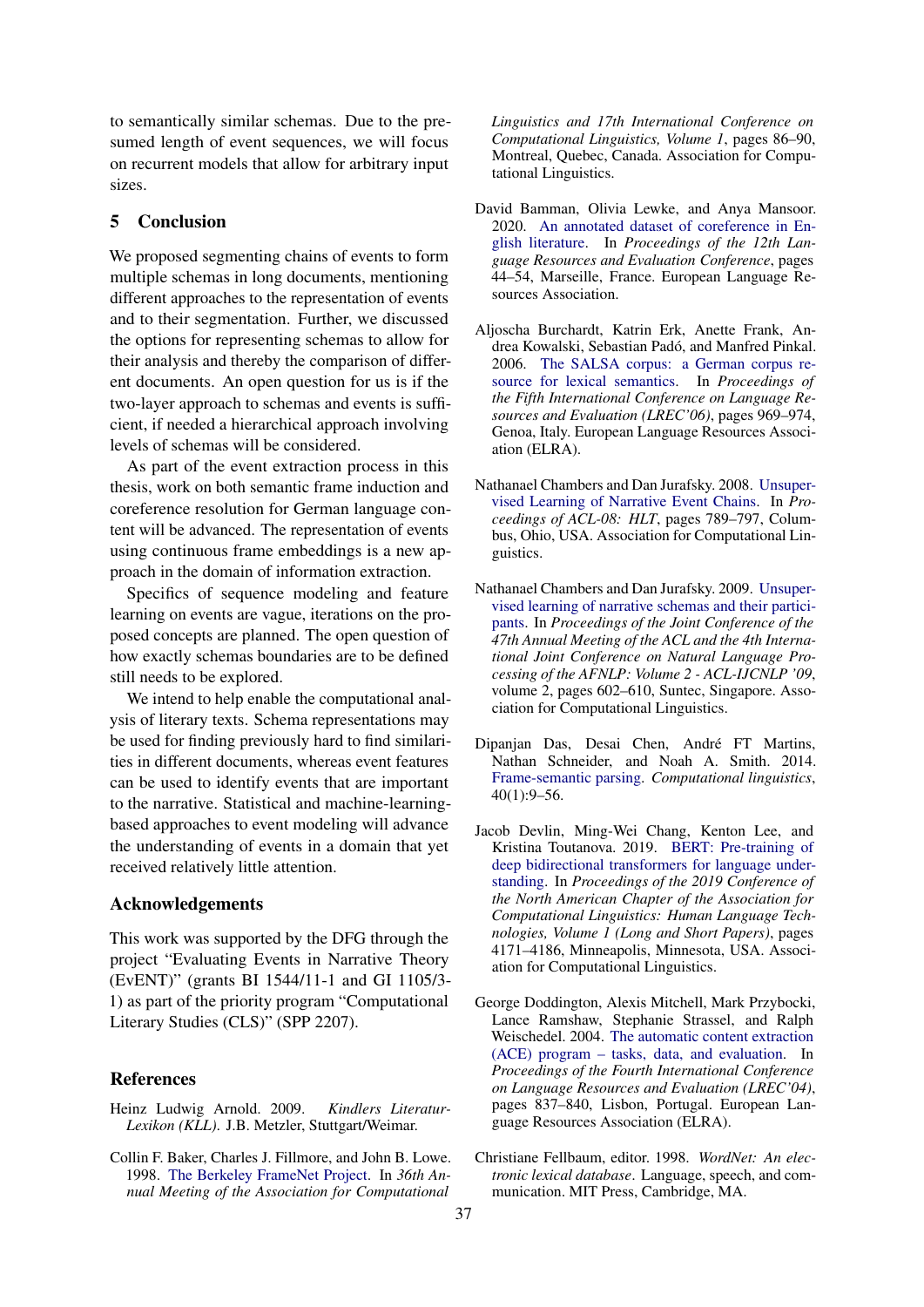- <span id="page-6-1"></span>Robert Gaizauskas and Yorick Wilks. 1998. [Informa](https://doi.org/10.1108/EUM0000000007162)[tion extraction: beyond document retrieval.](https://doi.org/10.1108/EUM0000000007162) *Journal of Documentation*, 54(1):70–105.
- <span id="page-6-3"></span>Daniel Gildea and Daniel Jurafsky. 2000. [Automatic](https://doi.org/10.3115/1075218.1075283) [labeling of semantic roles.](https://doi.org/10.3115/1075218.1075283) In *Proceedings of the 38th Annual Meeting of the Association for Computational Linguistics*, pages 512–520, Hong Kong. Association for Computational Linguistics.
- <span id="page-6-14"></span>Evelyn Gius, Svenja Guhr, and Benedikt Adelmann. 2020. [d-Prose 1870-1920.](https://doi.org/10.5281/zenodo.4315209) Type: dataset.
- <span id="page-6-6"></span>Seraphina Goldfarb-Tarrant, Tuhin Chakrabarty, Ralph Weischedel, and Nanyun Peng. 2020. [Content plan](https://doi.org/10.18653/v1/2020.emnlp-main.351)[ning for neural story generation with Aristotelian](https://doi.org/10.18653/v1/2020.emnlp-main.351) [rescoring.](https://doi.org/10.18653/v1/2020.emnlp-main.351) In *Proceedings of the 2020 Conference on Empirical Methods in Natural Language Processing (EMNLP)*, pages 4319–4338, Online. Association for Computational Linguistics.
- <span id="page-6-7"></span>Jian Guan, Fei Huang, Zhihao Zhao, Xiaoyan Zhu, and Minlie Huang. 2020. [A Knowledge-Enhanced Pre](https://doi.org/10.1162/tacl_a_00302)[training Model for Commonsense Story Generation.](https://doi.org/10.1162/tacl_a_00302) *Transactions of the Association for Computational Linguistics*, 8:93–108.
- <span id="page-6-19"></span>Sepp Hochreiter and Jürgen Schmidhuber. 1997. Long short-term memory. *Neural computation*, 9(8):1735–1780.
- <span id="page-6-0"></span>Frederik Hogenboom, Flavius Frasincar, Uzay Kaymak, Franciska de Jong, and Emiel Caron. 2016. [A](https://doi.org/10.1016/j.dss.2016.02.006) [survey of event extraction methods from text for de](https://doi.org/10.1016/j.dss.2016.02.006)[cision support systems.](https://doi.org/10.1016/j.dss.2016.02.006) *Decision Support Systems*, 85(C):12–22.
- <span id="page-6-5"></span>Richard Johansson and Pierre Nugues. 2007. Using WordNet to extend FrameNet coverage. In *Proceedings of the workshop on building frame-semantic resources for scandinavian and baltic languages, at NODALIDA*, pages 27–30, Tartu, Estonia.
- <span id="page-6-9"></span>Mandar Joshi, Danqi Chen, Yinhan Liu, Daniel S. Weld, Luke Zettlemoyer, and Omer Levy. 2020. [SpanBERT: Improving Pre-training by Representing](https://doi.org/10.1162/tacl_a_00300) [and Predicting Spans.](https://doi.org/10.1162/tacl_a_00300) *Transactions of the Association for Computational Linguistics*, 8:64–77. Publisher: MIT Press.
- <span id="page-6-8"></span>Mandar Joshi, Omer Levy, Luke Zettlemoyer, and Daniel Weld. 2019. [BERT for Coreference Reso](https://doi.org/10.18653/v1/D19-1588)[lution: Baselines and Analysis.](https://doi.org/10.18653/v1/D19-1588) In *Proceedings of the 2019 Conference on Empirical Methods in Natural Language Processing and the 9th International Joint Conference on Natural Language Processing (EMNLP-IJCNLP)*, pages 5803–5808, Hong Kong. Association for Computational Linguistics.
- <span id="page-6-13"></span>Markus Krug. 2020. *[Techniques for the Automatic Ex](https://opus.bibliothek.uni-wuerzburg.de/frontdoor/index/index/docId/20918)[traction of Character Networks in German Historic](https://opus.bibliothek.uni-wuerzburg.de/frontdoor/index/index/docId/20918) [Novels](https://opus.bibliothek.uni-wuerzburg.de/frontdoor/index/index/docId/20918)*. Ph.D. thesis, Universität Würzburg.
- <span id="page-6-11"></span>Markus Krug, Frank Puppe, Fotis Jannidis, Luisa Macharowsky, Isabella Reger, and Lukas Weimar. 2015. [Rule-based coreference resolution in German](https://doi.org/10.3115/v1/W15-0711)

[historic novels.](https://doi.org/10.3115/v1/W15-0711) In *Proceedings of the Fourth Workshop on Computational Linguistics for Literature*, pages 98–104, Denver, Colorado, USA. Association for Computational Linguistics.

- <span id="page-6-12"></span>Markus Krug, Lukas Weimer, Isabella Reger, Luisa Macharowsky, Stephan Feldhaus, Frank Puppe, and<br>Fotis Jannidis. 2018. Description of a corpus [Description of a corpus](http://nbn-resolving.de/urn:nbn:de:gbv:7-dariah-2018-2-9) [of character references in German novels-DROC](http://nbn-resolving.de/urn:nbn:de:gbv:7-dariah-2018-2-9) [\[Deutsches ROman Corpus\].](http://nbn-resolving.de/urn:nbn:de:gbv:7-dariah-2018-2-9) *DARIAH-DE Working Papers*, 27.
- <span id="page-6-15"></span>Seyed Abolghasem Mirroshandel, Gholamreza Ghassem-Sani, and Mahdy Khayyamian. 2009. [Using tree kernels for classifying temporal relations](https://www.aclweb.org/anthology/Y09-1038) [between events.](https://www.aclweb.org/anthology/Y09-1038) In *Proceedings of the 23rd Pacific Asia Conference on Language, Information and Computation, Volume 1*, pages 355–364, Hong Kong. City University of Hong Kong.
- <span id="page-6-16"></span>Nasrin Mostafazadeh, Alyson Grealish, Nathanael Chambers, James Allen, and Lucy Vanderwende. 2016. [CaTeRS: Causal and temporal relation](https://doi.org/10.18653/v1/W16-1007) [scheme for semantic annotation of event structures.](https://doi.org/10.18653/v1/W16-1007) In *Proceedings of the Fourth Workshop on Events*, pages 51–61, San Diego, California, USA. Association for Computational Linguistics.
- <span id="page-6-2"></span>Christina Niklaus, Matthias Cetto, André Freitas, and Siegfried Handschuh. 2018. [A Survey on Open In](https://www.aclweb.org/anthology/C18-1326)[formation Extraction.](https://www.aclweb.org/anthology/C18-1326) In *Proceedings of the 27th International Conference on Computational Linguistics*, pages 3866–3878, Santa Fe, New Mexico, USA. Association for Computational Linguistics.
- <span id="page-6-17"></span>Janis Pagel and Nils Reiter. 2020. [GerDraCor-Coref:](https://www.aclweb.org/anthology/2020.lrec-1.7) [A Coreference Corpus for Dramatic Texts in Ger](https://www.aclweb.org/anthology/2020.lrec-1.7)[man.](https://www.aclweb.org/anthology/2020.lrec-1.7) In *Proceedings of the 12th Language Resources and Evaluation Conference*, pages 55–64, Marseille, France. European Language Resources Association.
- <span id="page-6-4"></span>Sameer Pradhan, Edward Loper, Dmitriy Dligach, and Martha Palmer. 2007. [SemEval-2007 Task-17: En](https://www.aclweb.org/anthology/S07-1016)[glish Lexical Sample, SRL and All Words.](https://www.aclweb.org/anthology/S07-1016) In *Proceedings of the Fourth International Workshop on Semantic Evaluations (SemEval-2007)*, pages 87– 92, Prague, Czech Republic. Association for Computational Linguistics.
- <span id="page-6-18"></span>Sameer Pradhan, Xiaoqiang Luo, Marta Recasens, Eduard Hovy, Vincent Ng, and Michael Strube. 2014. [Scoring coreference partitions of predicted men](https://doi.org/10.3115/v1/P14-2006)[tions: A reference implementation.](https://doi.org/10.3115/v1/P14-2006) In *Proceedings of the 52nd Annual Meeting of the Association for Computational Linguistics (Volume 2: Short Papers)*, pages 30–35, Baltimore, Maryland, USA. Association for Computational Linguistics.
- <span id="page-6-10"></span>Sameer Pradhan, Alessandro Moschitti, Nianwen Xue, Olga Uryupina, and Yuchen Zhang. 2012. [CoNLL-](https://www.aclweb.org/anthology/W12-4501)[2012 Shared Task: Modeling Multilingual Unre](https://www.aclweb.org/anthology/W12-4501)[stricted Coreference in OntoNotes.](https://www.aclweb.org/anthology/W12-4501) In *Joint Conference on EMNLP and CoNLL - Shared Task*, pages 1–40, Jeju Island, Korea. Association for Computational Linguistics.